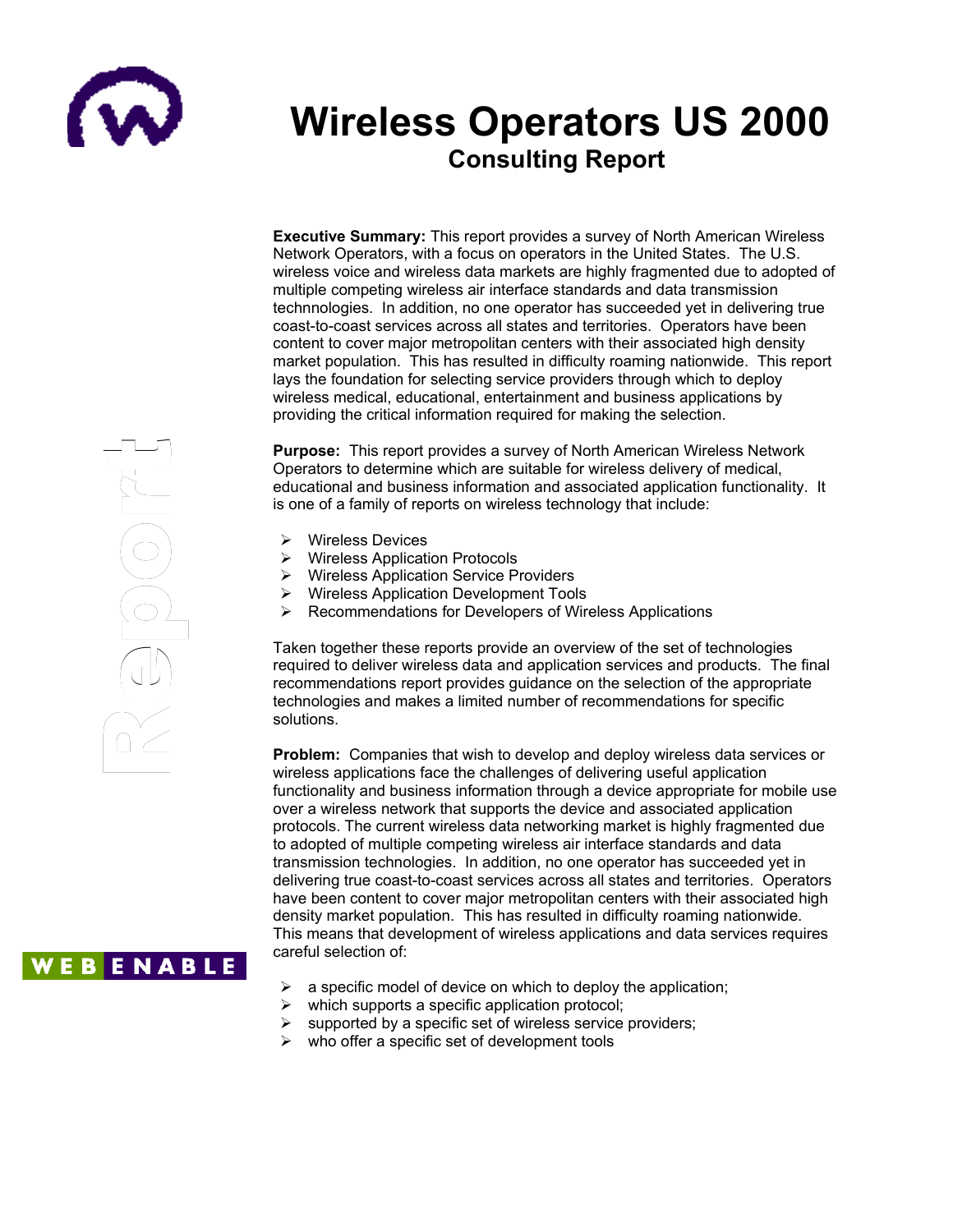**Discussion:** There are a wide variety of national, regional and even international operators that could potentially be used to deploy mobile or wireless applications. They range from small local operators that support a single city to multinational Global 2000 corporations that deliver wireless network services around the globe.

There are a few critical technical features that must be considered when selecting a wireless network operator through which to deploy wireless data services or wireless applications.

Coverage Area – What states and/or cities does the operator support?

Reseller for – Wireless Internet Service Providers (WISPs) often do not implement the physical wireless network, but rather resell network services from one of the national Wireless Network Operators.

Subsidiaries – Significant consolidation has occurred in the wireless markets over the past year. Many operators have either been acquired by or merged with another. The acquired companies often continue to operate as separately branded subsidiaries. It can be valuable in business negotiations to know the relationships between seemingly separate companies.

Affiliate of – In addition to M&A activity, many operators have formed affiliations with each other in an attempt to deliver coast-to-coast services.

Protocols Supported – How does the service provider communicate with the end-user's wireless device.

Devices Offered – What devices are sold or explicitly supported by the cellular phone companies, paging companies or wireless data company.

Devices Supported – What devices are supported by the protocol used by the cellular phone companies, paging companies or wireless data company.

Subscription Plan – The cost of wireless subscription can determine whether the application is accepted by the target market. However useful the application, if the monthly or annual subscription cost is deemed to be too expensive, adoption of the application or service will be slow and may ultimately be rejected by the market. We have documented only standard monthly subscription rates as of October 2000. While operators often have special promotional rates and/or annual rates, we have focused on monthly rates to ease initial price comparisons. Since major applications or service providers will be likely to negotiate a business relationship at a wholesale level, these rates are for rough comparison.

**Approach:** For this report we have focused on major wireless network operators within the United States. These operators have the potential of providing coast-to-coast service over the coming years as they acquire or merge with smaller regional operators. We have documented many of the regional carriers in a separate section, but have not attempted to collect complete information on these smaller operators. We have provided information on the first few of a new type of "operator" – the Wireless Internet Service Provider (WISP). WISPs resell network connectivity from larger operators while providing value-added wireless data services.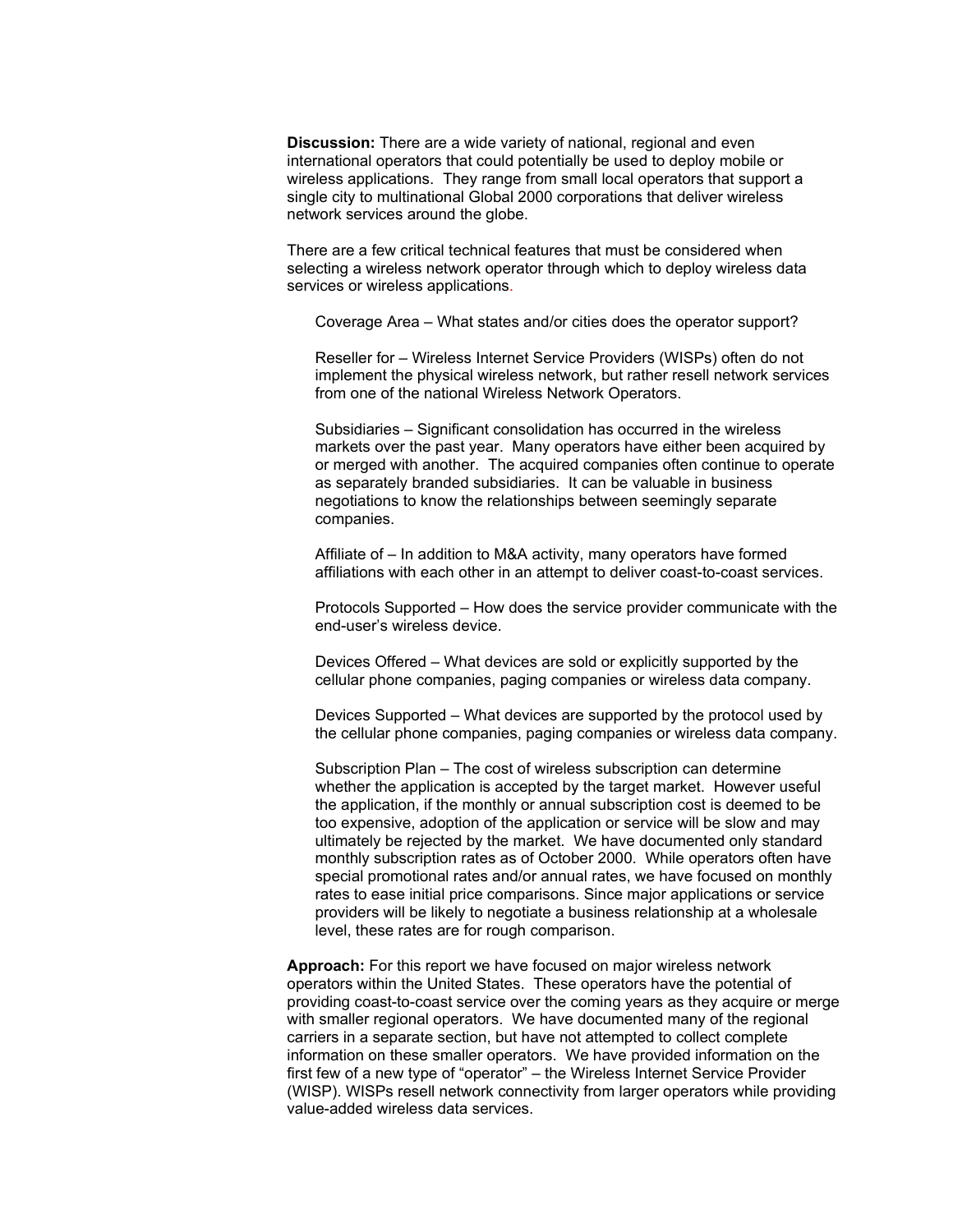## **WIRELESS INTERNET SERVICE PROVIDERS**

### GoAmerica.com

### Coverage Area: Nationwide

Reseller for: BellSouth (Mobitex), Metricom Ricochet, Motient Wireless and Motient Satellite Networks

Protocols Supported: CDPD, Mobitex, ReFLEX, Satelite, Ricochet

Devices Supported: Palm (w/appropriate add-on), Handspring (w/appropriate Springboard module), TRG Pro, Novatel modems, Sierra modems

Subscription Plans: Go.Lite: 9.95/month for first 25KB, additional traffic charged at 10¢ per kilobyte for CDPD network and 30¢ per kilobyte for BellSouth network; Go.Unlimited: \$59.95/month unlimited traffic. Both plans charge an additional 10¢ per kilobyte for traffic generate by non-GoAmerica software products. Go.Ricochet: \$74.95/month unlimited usage.



**GoAmerica CDPD US Coverage (AT&T Wireless)**



**GoAmerica Mobitex US Coverage (BellSouth)**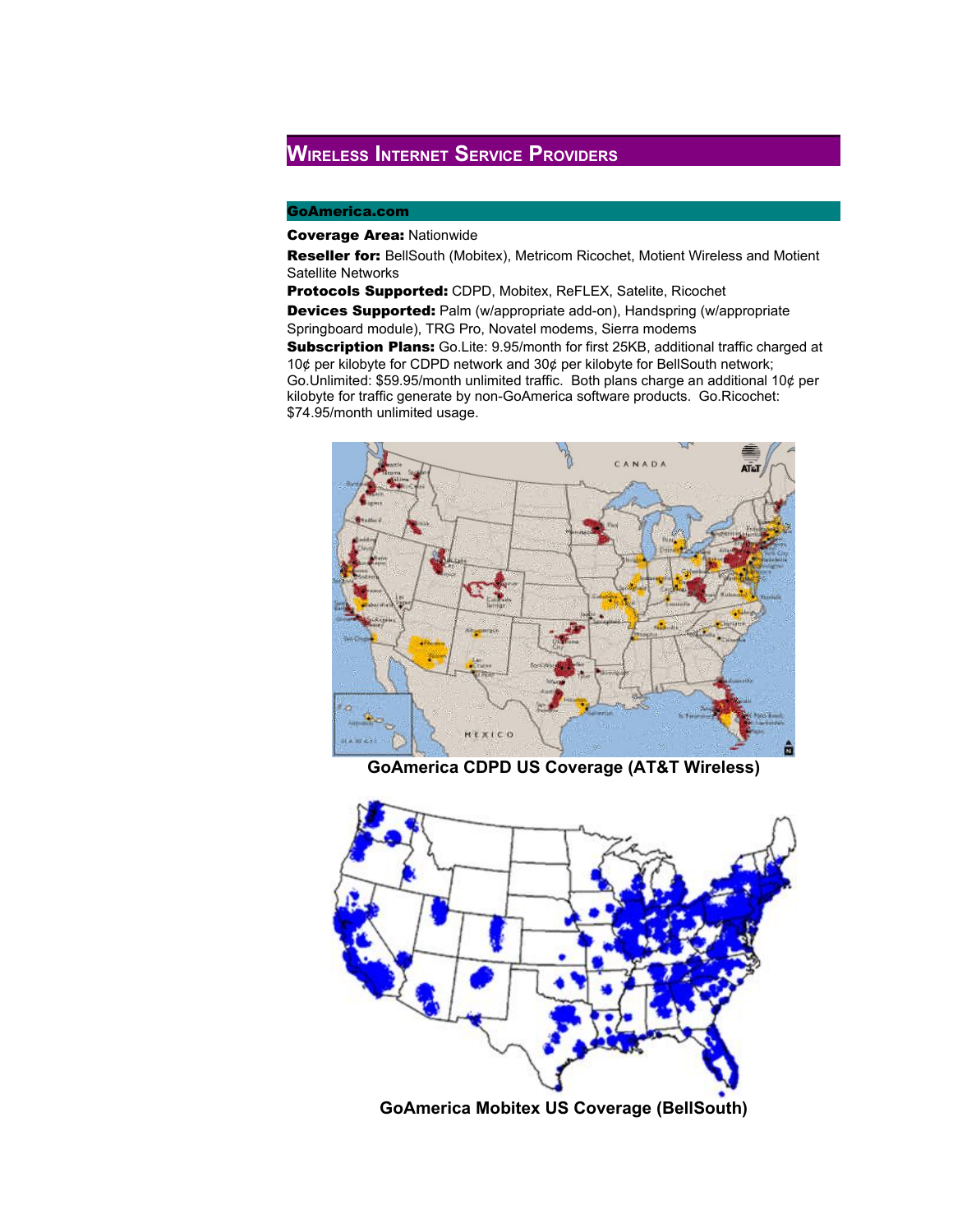### **Omnisky**

Coverage Area: Nationwide

Reseller for: AT&T Wireless CDPD

Protocols Supported: CDPD

Devices Supported: Palm (w/appropriate add-on), Handspring (w/appropriate Springboard module), TRG Pro, Novatel modems, Sierra modems Subscription Plans: \$39.95/month unlimited usage



### Palm.net

Coverage Area: Nationwide

Reseller for: BellSouth Wireless

Protocols Supported: Mobitex (Planned: CDPD, GPSR)

Devices Supported: Palm (w/appropriate add-on), Handspring (w/appropriate Springboard module), TRG Pro, Novatel modems, Sierra modems

### Subscription Plans:

- 1. Basic: 9.99/month for first 50KB, additional traffic charged at 20¢ per kilobyte<br>2. Expanded: 24.99/month for first 150KB, additional traffic charged at 20¢ per k
- Expanded: 24.99/month for first 150KB, additional traffic charged at 20¢ per kilobyte
- 3. Volume: 39.99/month for first 300KB, additional traffic charged at 20¢ per kilobyte
- 4. Unlimited: 44.99/month unlimited traffic

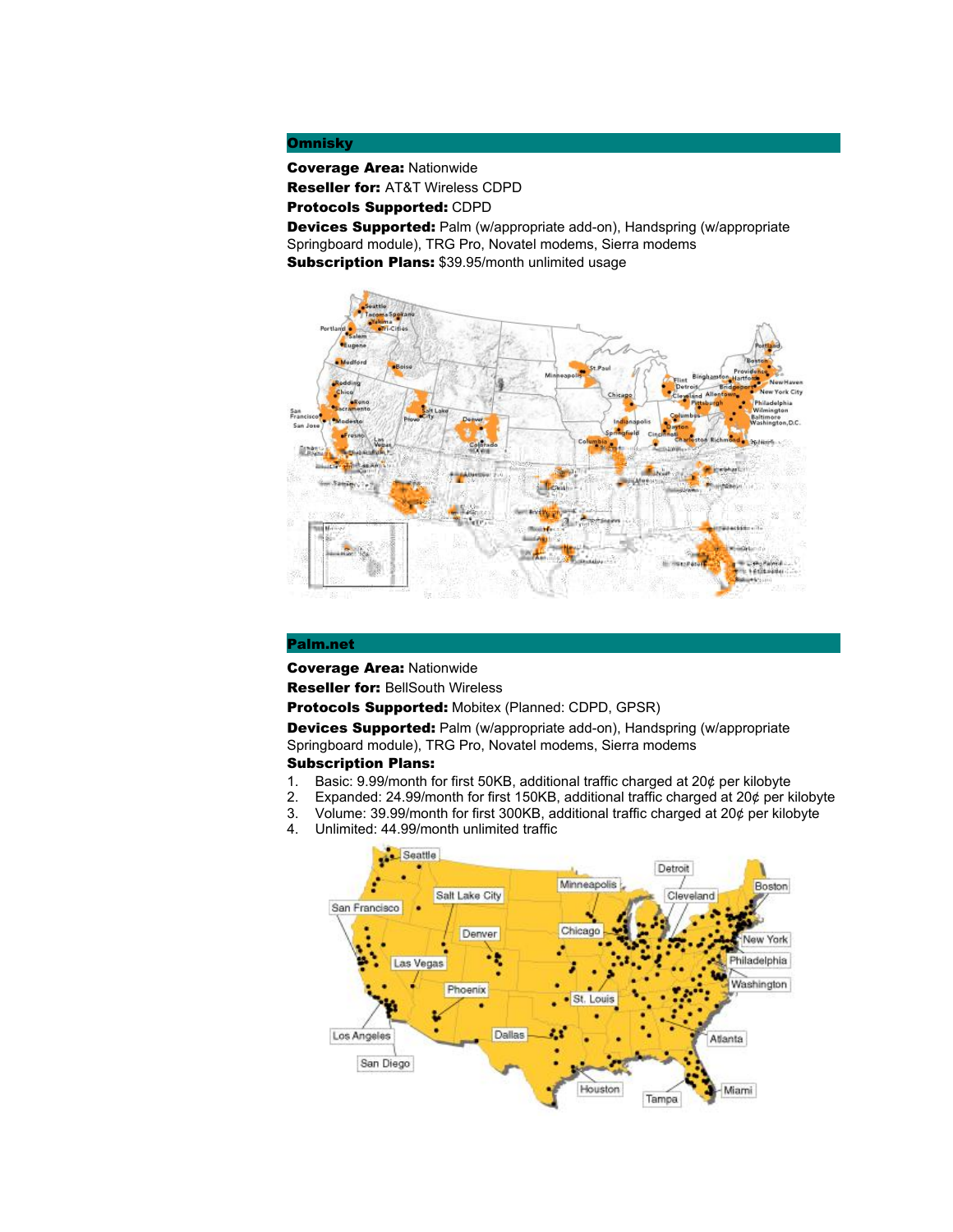### Yadayada.com

Coverage Area: Nationwide

Reseller for: Verizon

Protocols Supported: CDPD

Devices Supported: Palm (w/appropriate add-on), Handspring (w/appropriate Springboard module), TRG Pro, Novatel modems, Sierra modems (for Palm-based devices only)

Subscription Plans: \$39.95 unlimited wireless Internet

Notes: Messaging Portal and Web Clipping WASP for Palm OS Devices includes WISP CDPD services. Yadayada expects to have final network coverage maps available by year end. They are using Verizon as a carrier and through Verizon's carrier agreements should have access to the full US CDPD network.



UNITED STATES CDPD COVERAGE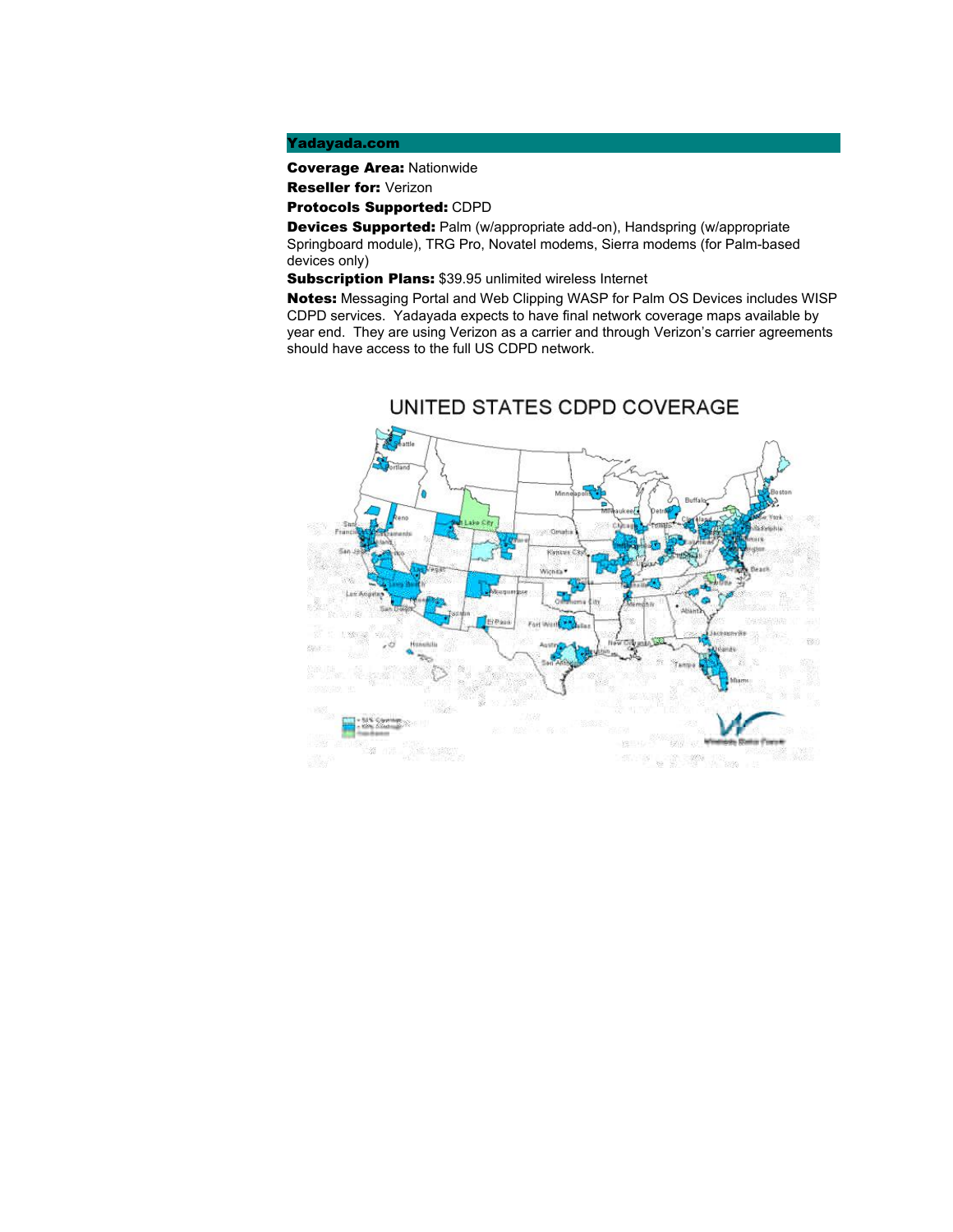## **MAJOR US WIRELESS NETWORK SERVICE PROVIDERS**

### AT&T Wireless

Coverage Area: Major US Cities including: **Ariz.**: Phoenix, Tucson; **D.C.**: Washington; **Ga.**: Atlanta; **Ill.**: Chicago; **Mass.**: Boston; **Md.**: Baltimore; **Mich.**: Detroit; **Mo.**: St. Louis; **N.C.**: Charlotte; **Ohio**: Akron, Canton, Cleveland, Columbus; **Pa.**: Philadelphia **Subsidiaries: NA but many affiliates** 

Protocols Supported: TDMA, CDPD

Devices Offered: Ericsson R280LX, Mitsubishi T250

Devices Supported: Ericsson, Mitsubishi, Motorola, Nokia, Palm (w/appropriate addon), Handspring (w/appropriate Springboard module), TRG Pro, Novatel modems, Sierra modems

**Subscription Plans:** Basic: Free w/Select Voice Plans includes unlimited wireless Internet access; Plus: \$6.99 includes Basic services plus e-mail, Word and Text attachments; Premium: \$14.99 includes Premium services plus Calendar, ToDo and Contact management.



### BellSouth Wireless

Coverage Area: Alabama, Arkansas, Florida, Georgia, Indiana, Kentucky, Louisiana, Mississippi, North Carolina, South Carolina, Tennessee, Texas, Virginia

Subsidiaries: Mobility (TDMA), Mobility DCS (GSM), CellularOne (TDMA?), Cingular (Mobitex)

Protocols Supported: CDPD, GPSR, TDMA, GSM

Devices Supported: Ericsson, Mitsubishi, Motorola, Nokia, Palm (w/appropriate addon), Handspring (w/appropriate Springboard module), TRG Pro, Novatel modems, Sierra modems

**Subscription Plans:** Billed as "Data Minutes" against Digital PCS phone subscription plan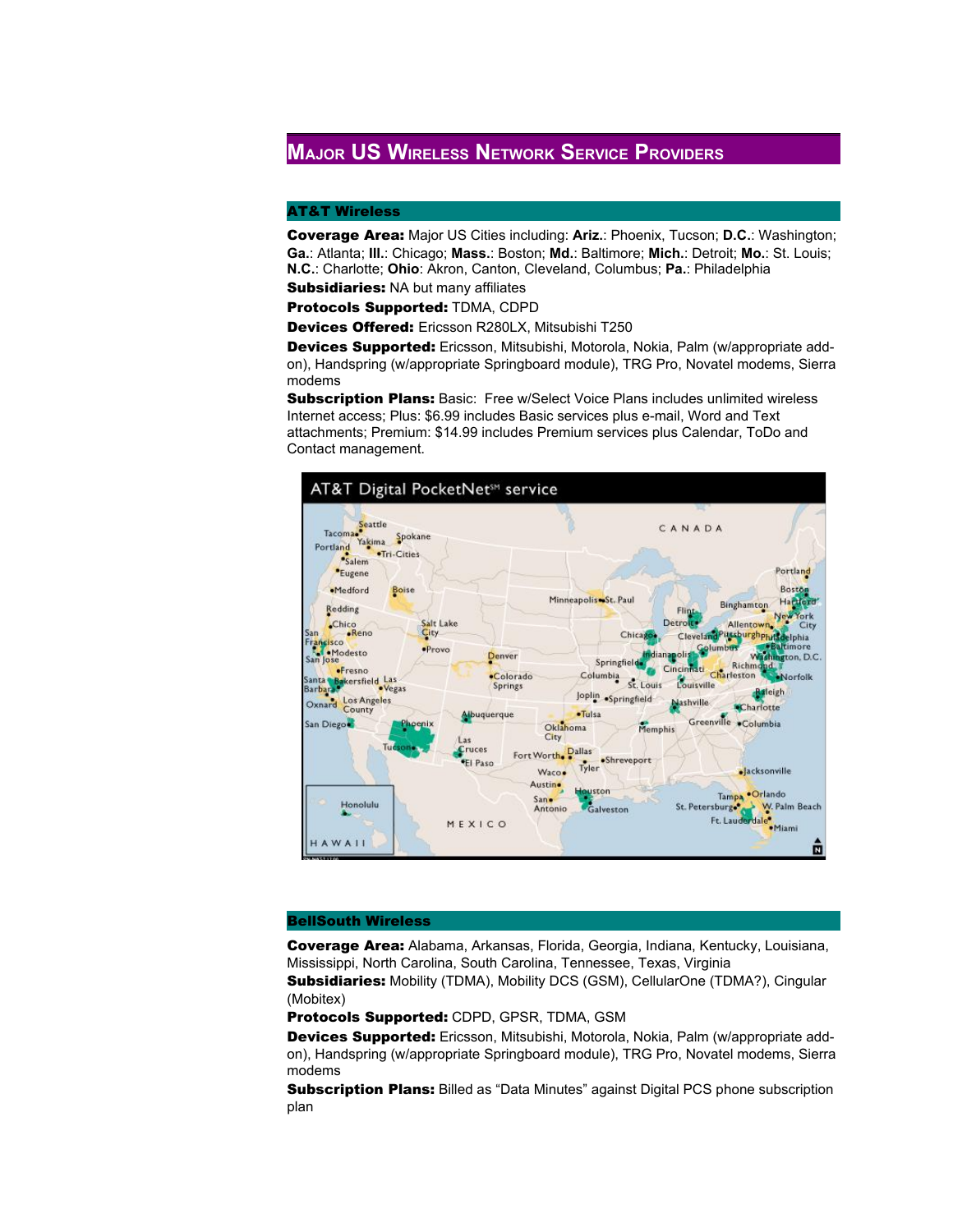

### Nextel

Coverage Area: Nationwide

Subsidiaries: NA

Protocols Supported: iDEN

Devices Supported: Motorola i500plus, i550plus, i700plus, i1000plus, i2000 **Subscription Plans:** Online (basic): Free w/Voice Plans includes unlimited use of MSN Mobile, Shopping and Nextel Services and 300 text pages; Online Plus: \$5.00/month includes basic features plus Web Browsing; Online Two-Way Messaging: \$10.00/month includes Send, receive and reply to text messages (up to 500 characters); eDispatch: \$40.00/month.



**Nextel US Coverage**

### PageNet

Coverage Area: Nationwide Protocols Supported: ReFLEX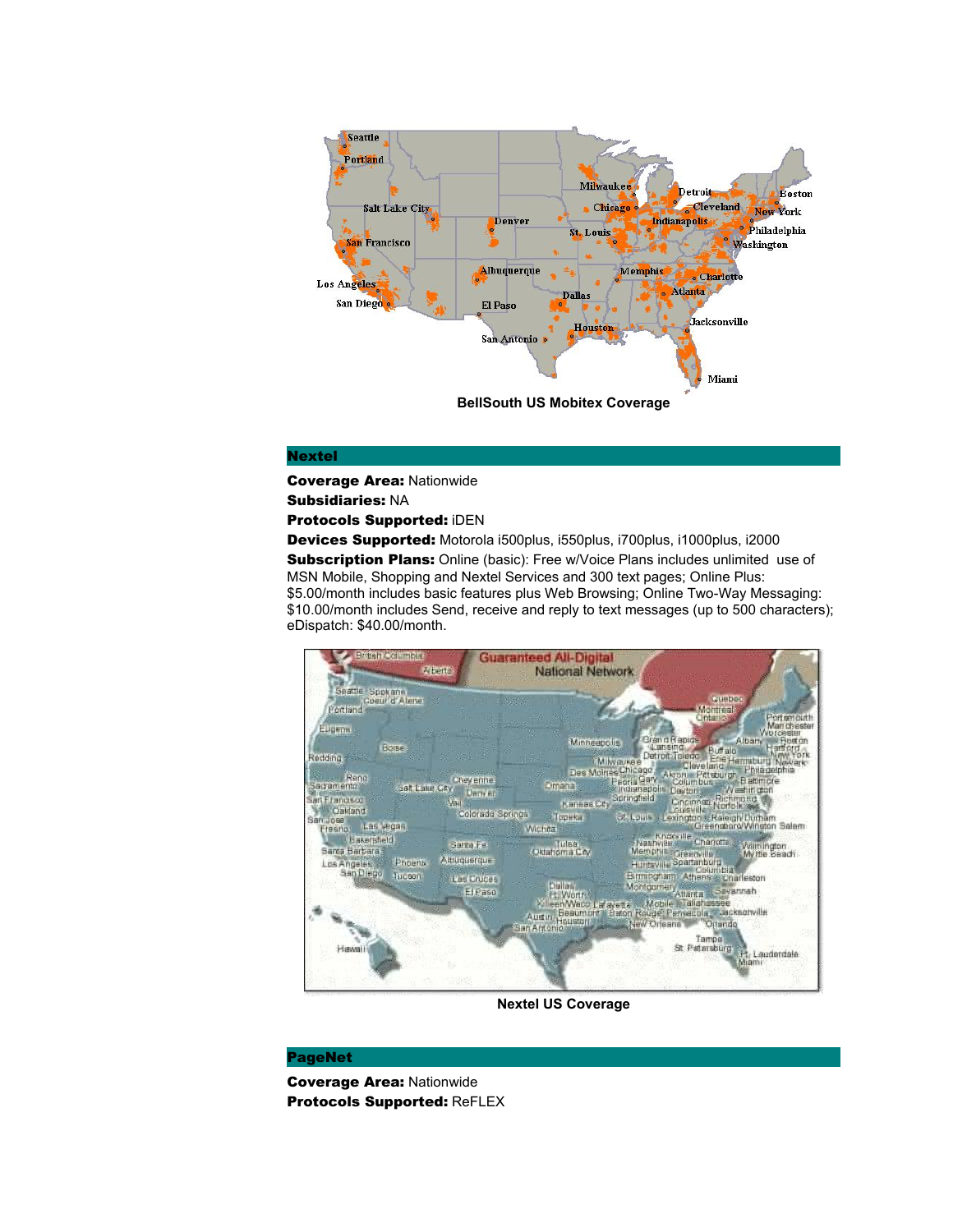Devices Supported: Motorola Timeport P935, P930, Pagewriter 2000X Subscription Plans: \$27.95/month pager messaging only



**Pagenet US Coverage**

#### [Qwest](http://www.qwest.com/)

Coverage Area: **Ariz.**: Phoenix, Tucson; **Colo.**: Avon, Boulder, Breckenridge, Colorado ski areas, Colorado Springs, Denver, Fort Collins, Frisco, Georgetown, Greeley, Idaho Springs, Silverthorne; **Idaho**: Boise; **Minn.**: Minneapolis-St. Paul, Rochester, St. Cloud; **Montana; Ore.**: Portland, Salem; **Utah**; **Wash.**: Spokane, Vancouver

Subsidiaries: Qwest, USWest Wireless

Protocols Supported: CDPD, CDMA

Devices Supported: Ericsson, Kyocera, Mitsubishi, Motorola, Neopoint, Nokia, Qualcomm, Samsung, Sony

Subscription Plans: BrowseNow: \$14.95/month; BrowseNow and Qwest.net: \$29.90/month; MessagePak: \$4.95/month; Information Services: \$3.00/month for 3 topics, \$5.00/month for 6 topics.



**Qwest US Coverage**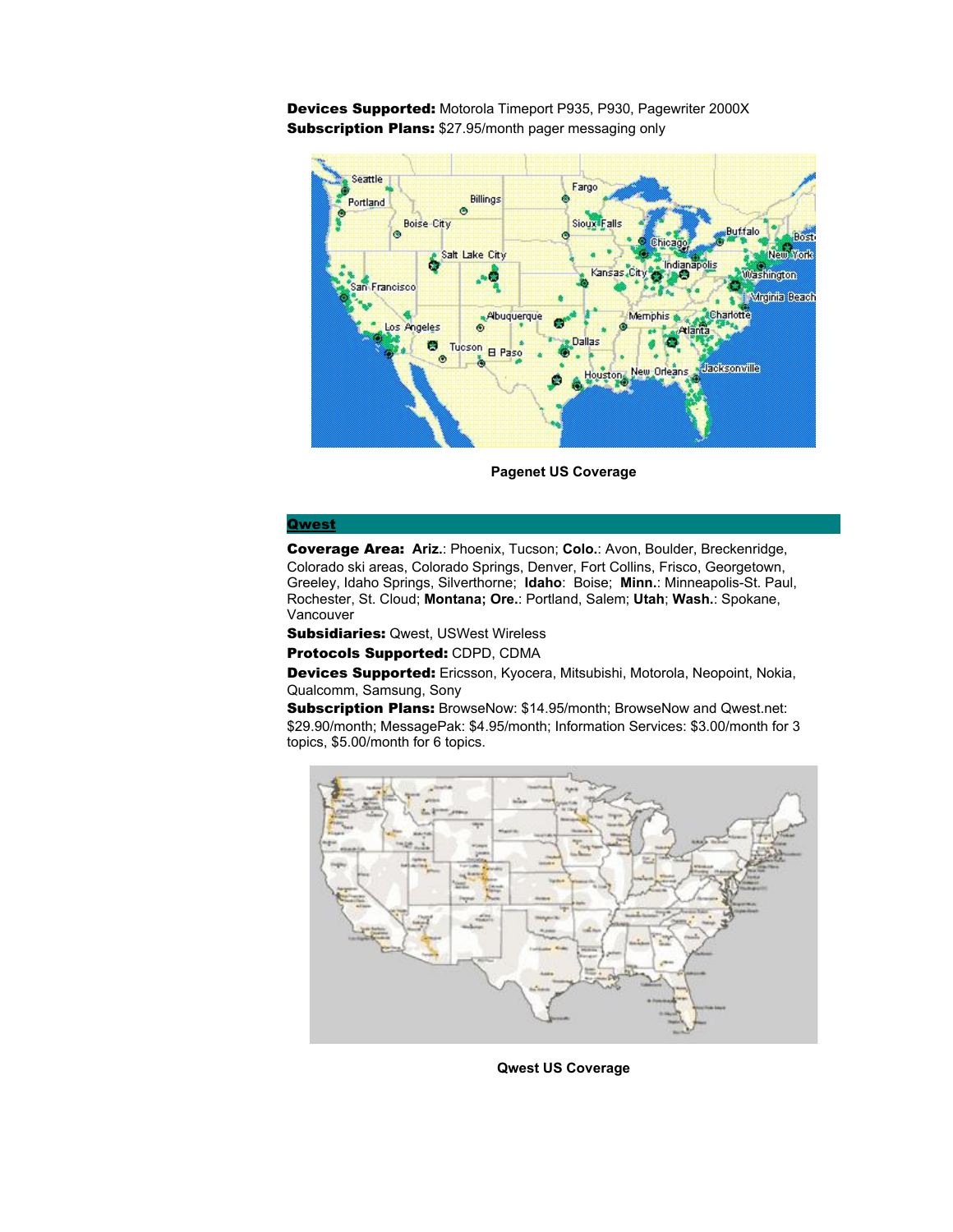### Ricochet

Coverage Area: Atlanta, Baltimore, Dallas/Ft Worth, Houston, Philadelphia, Phoenix, San Diego, San Francisco Bay Area, New York City (Manhattan), Washington DC (28.8 Kbps), Seattle (28.8 Kbps). Planned: Boston, Detroit, Chicago, St Louis, Minneapolis, Kansas City, Denver, Salt Lake City, Los Angeles

**Protocols Supported: IP over proprietary datalink via External Modem** Devices Supported: Windows CE/ME/2000/NT, Apple MacIntosh

Resellers: GoAmerica, Juno Express, Wireless WebConnect,

Subscription Plans: \$74.99 – \$79.95/month

### SBC Wireless

Coverage Area: Arizona, Arkansas, California, Colorado, Connecticut, Florida, Georgia, Illinois, Indiana, Kentucky, Louisiana, Maryland, Massachusetts, Michigan, Minnesota, Missouri, Nevada, New Hampshire, New Jersey, New York, North Carolina, Ohio, Oklahoma, Oregon, Pennsylvania, Puerto Rico, Rhode Island, Tennessee, Texas, Utah, Virginia, Washington DC, Washington, Wisconsin

**Subsidiaries:** Ameritech, Southwestern Bell, Pacific Bell (GSM), Nevada Bell, SNET, CellularOne/Cingular, SBC Telecom, Sterling Commerce, Prodigy Communications Protocols Supported: CDPD, GPSR, CDMA, GSM

Devices Supported: Ericsson, Kyocera, Mitsubishi, Motorola, Neopoint, Nokia, Qualcomm, Samsung, Sony, Palm (w/appropriate add-on), Handspring (w/appropriate Springboard module), TRG Pro



**SBC Wireless US Coverage**

### Skytel

Coverage Area: Nationwide

Protocols Supported: ReFLEX

Devices Supported: Palm (w/appropriate add-on), Handspring (w/appropriate Springboard module), RIM Blackberry, Motorola Pagers, Glenayre Pagers Subscription Plans: SkyWriter Plan: \$24.95/month includes 10,000 characters, billed in 10-character increments per message,  $10¢$  per 10-character block for additional

messages; Skywriter Value Pack: \$34.95/month includes 14,000 characters, billed in 10 character increments per message, 10¢ per 10-character block for additional messages,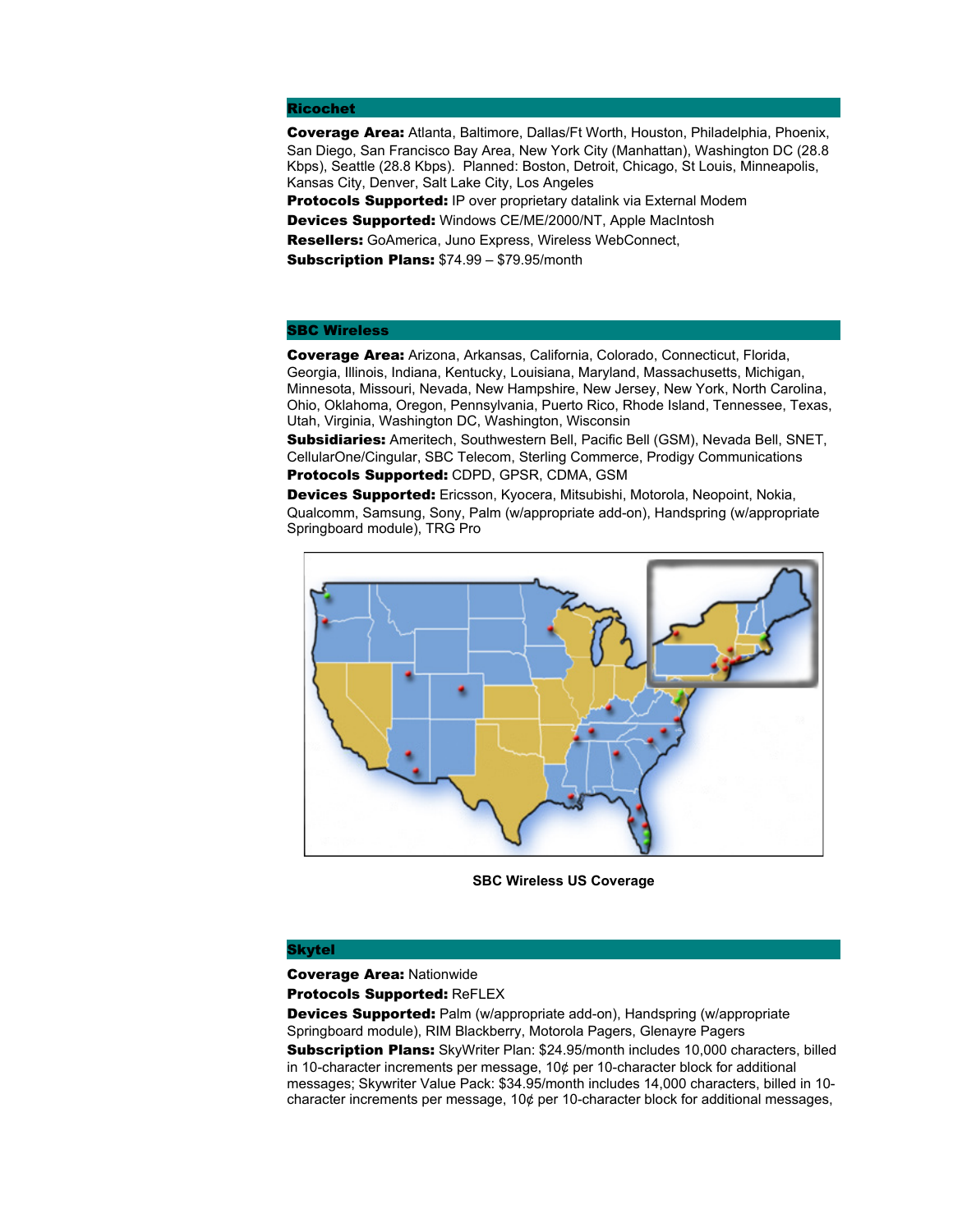plus Personal Access Number and 120 minutes of voicemail per month; SkyTel 5 Plan: \$29.95 includes 500 messages of 100 characters each, additional messages 5¢ per 100 character message.

**Skytel US Coverage**

### [Sprint PCS](http://www.sprintpcs.com/)

Coverage Area: Nationwide – all 50 states plus District of Columbia and Puerto Rico, including: **Ala.**: Birmingham; **Ariz.**: Phoenix, Tucson; **Ark.**: Fort Smith, Little Rock; **Calif.**: Anaheim, Fresno, Huntington Beach, Irvine, Los Angeles, Orange County, Riverside counties, Sacramento, San Bernadino, San Diego, San Francisco, Santa Ana, Ventura; **Colo.**: Denver, Boulder; **Conn.** (metropolitan areas); **Fla.**: Fort Lauderdale, Key West, Miami, West Palm Beach; **Ga.**: Atlanta, Columbus; **Idaho**: Coeur d'Alene; **Ill.**: Chicago; **Ind.**: Indianapolis; **Iowa**: Ames, Cedar Rapids, Des Moines, Iowa City; **Kan.**: Wichita; **Ky.**: Louisville; **La.**: New Orleans; **Maine** (metropolitan areas); **Mass.** (metropolitan areas); **Mich.**: Detroit, Flint; **Minn.**: Minneapolis/St. Paul; **Mo.**: Kansas City, St. Louis; **N.C.**: Charlotte, Greensboro, Raleigh; **Neb.**: Lincoln, Omaha; **N.Y.**: Albany, Buffalo, Newark, New York City, Rochester, Syracuse; **N.H.** (metropolitan areas); **Nev**: Las Vegas; **Ohio**: Cincinnati, Cleveland, Columbus, Toledo; **Okla.**: Oklahoma City, Stillwater, Tulsa; **Ore.**: Portland, Eugene; **Pa.**: Pittsburgh, Philadelphia; **R.I.** (metropolitan areas); **Tenn.**: Chattanooga, Knoxville, Nashville; **Texas**: Alamosa, Austin, Brownsville, Corpus Christi, Dallas, Fort Worth, Harlingen, Houston, Laredo, McAllen, San Antonio, Wichita Falls; **Utah**: Salt Lake City; **Wash.**: Seattle, Spokane, Vancouver; **Wis.**: Madison, Milwaukee

### Protocols Supported: CDPD, CDMA

Devices Supported: Ericsson, Kyocera, Mitsubishi, Motorola, Neopoint, Nokia, Qualcomm, Samsung, Sony

**Subscription Plans:** Sprint PCS Wireless Web is a \$10/month add-on to an existing service of \$29.99/month or more. The Wireless Web service allows the user to use calling plan minutes for both voice call and data calls. Each additional minute of Wireless Web connectivity beyond the calling plan minutes costs 24¢/minute.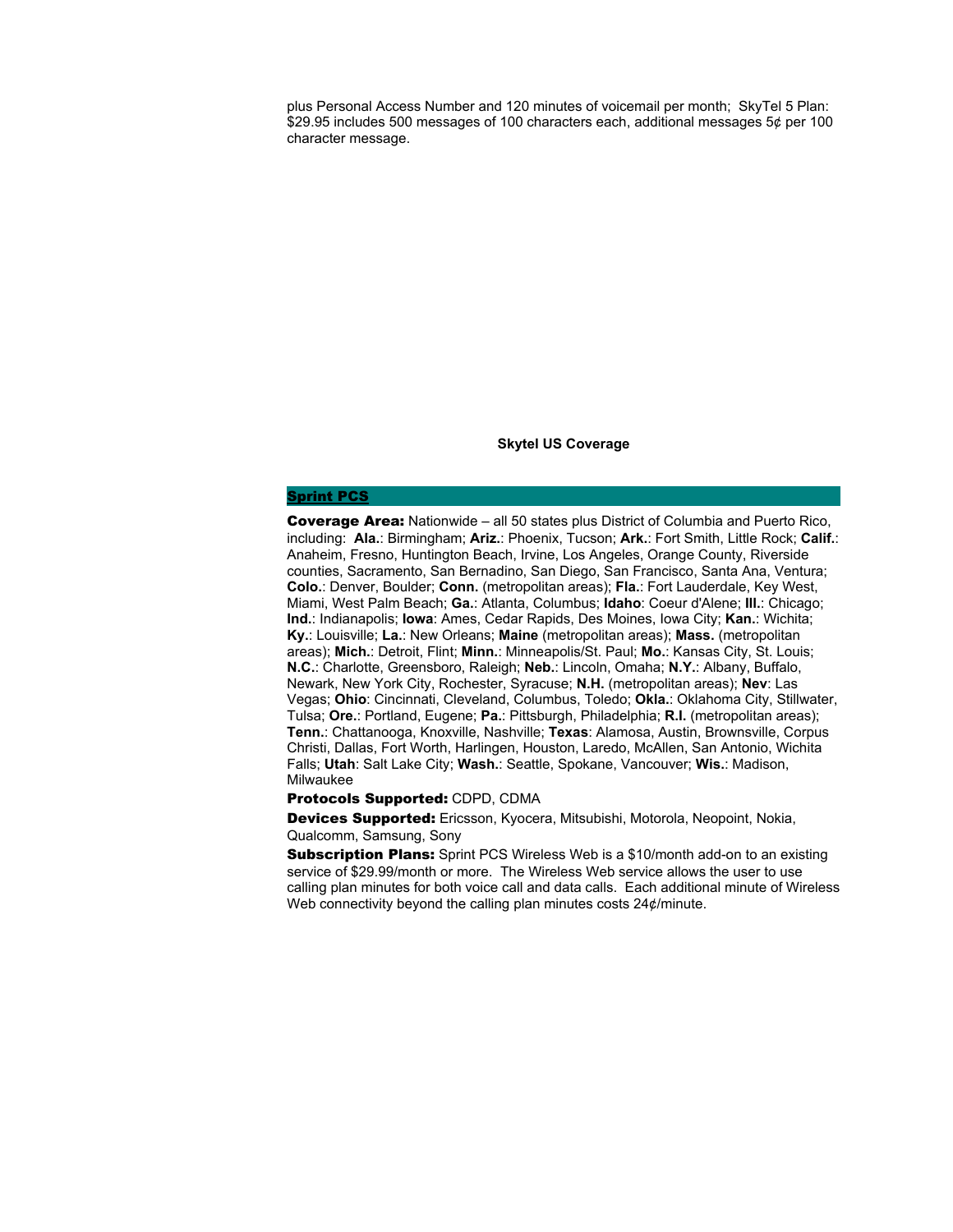

### [Verizon Wireless](http://www.verizonwireless.com/)

Coverage Area: California, Colorado, Connecticut, Delaware, Florida, Georgia, Indiana, Kentucky, Maine, Maryland, Massachusetts, New Hampshire, New Jersey, New York, North Carolina, Ohio, Oklahoma, Pennsylvania, Rhode Island, South Carolina, Tennessee, Texas, Vermont, Virginia, Washington DC [**Ala.**: Mobile; **Fla.**: Fort Lauderdale, Jacksonville, Miami, Orlando, Tampa; **Hawaii**: Honolulu, Maui; **Ill.**: Chicago; **La.**: New Orleans; **Texas**: Austin, Dallas/Fort Worth, Houston, San Antonio; **Va.**: Norfolk, Richmond; **Wis.**: Milwaukee]

Subsidiaries: Airtouch, Primeco, BellAtlantic, GTE

Protocols Supported: CDPD, CDMA

Devices Supported: Ericsson, Kyocera, Mitsubishi, Motorola, Neopoint, Nokia, Qualcomm, Samsung, Sony, Palm (w/appropriate add-on), Handspring (w/appropriate Springboard module), TRG Pro

Devices Offered: Qualcomm 860, Novatel Wireless Minstrel (PalmPilot) and Minstrel III (Palm III) modems, Novatel Wireless Merlin PCMCIA card modem, Sierra Wireless Aircard 300 for laptops, Nextcell Spider PCMCIA card, Mitsubishi MobileAccess smartphone

**Subscription Plans:** Web Access Internet Plus Plan: \$39.95/month unlimited usage within Verizon wireless network, 8¢/KB roaming (assumes 2 year contract, 1 yr contract costs 54.95/month); Web Access eMail Plus Plan: 24.95/month unlimited messages; Web Access Internet Plus Palm-Only Plan: \$24.95/month unlimited usage within Verizon network, 8¢/KB roaming; Palm-Only Traveler Plan: \$34.95/month unlimited usage within Verizon network, 6¢/KB roaming

Notes: Palm-only plans can only be used by devices running Palm OS using Novatel CDPD wireless modems. Special business alliances possible for specific vertical market applications. Verizon coverage maps are only available for specific Eastern regions.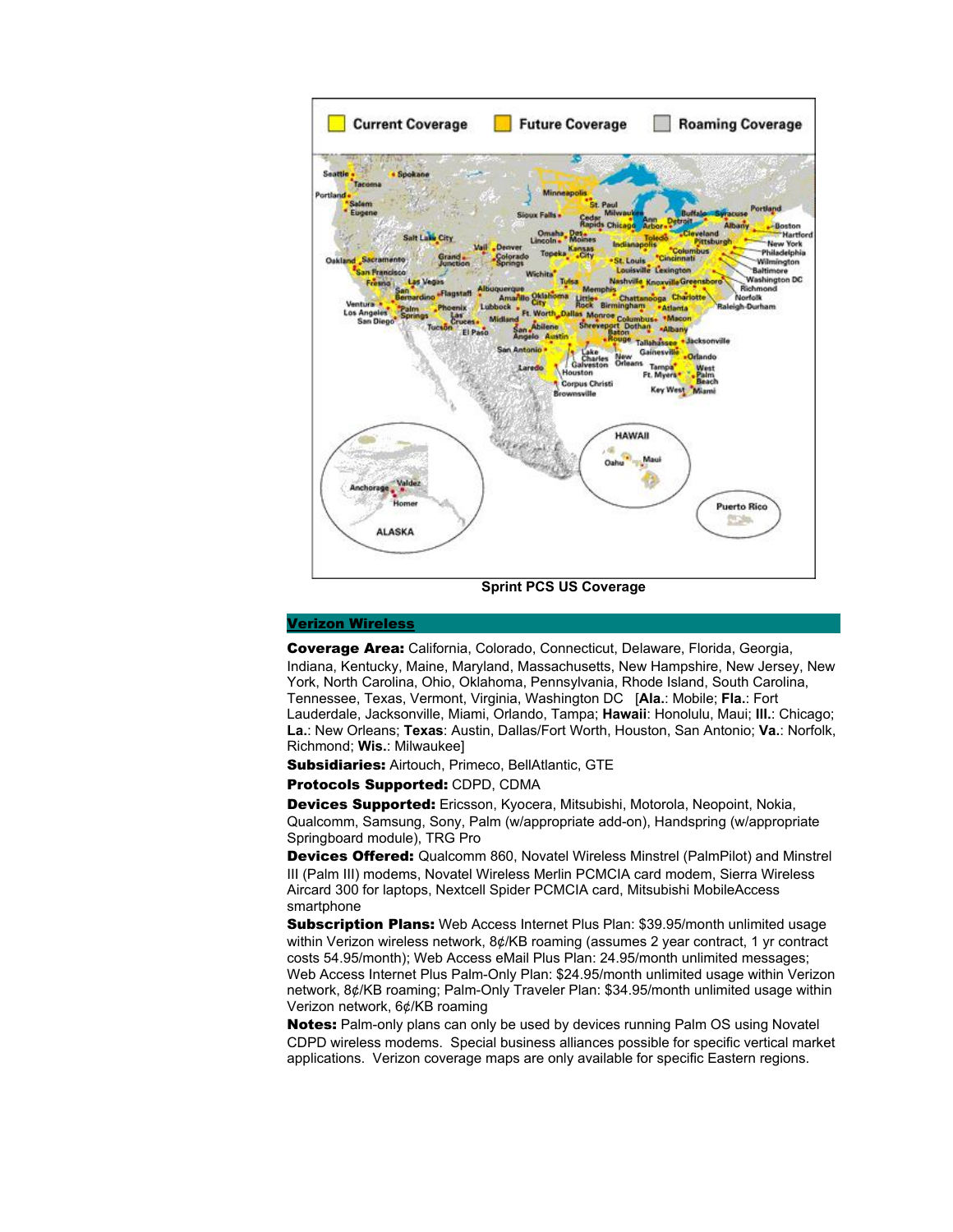

### [VoiceStream Wireless](http://www.voicestream.com/)

Coverage Area: **Ariz.**: Phoenix, Tucson; **D.C.**: Washington; **Colo.**: Denver, Fort Collins, Greeley; **Conn.**: major population areas and connecting highways; **D.C.**: Washington; **Fla.**: Miami-Fort Lauderdale-West Palm Beach; Orlando, Tampa; **Hawaii**: Honolulu; **Idaho**: Boise; **Iowa**: Des Moines; **Kan.**: Wichita; **Mass.**: Boston; **Md.**: Baltimore; **Mich.**: Great Lakes Region including Detroit, Flint, Lansing; **Minn.**: Duluth, Hibbing, Minneapolis/St. Paul, Virginia; **Mo.**: Kansas City; **N.H.**: Manchester; **N.J.**: Atlantic City; **N.M.**: Albuquerque, Las Cruces; **N.Y.**: Albany, New York, Schenectady, Syracuse, Troy; **Ohio**: Columbus; **Okla.**: Oklahoma City; Tulsa; **Ore.**: Portland; **Pa.**: Lehigh Valley, Philadelphia, Pittsburgh; Scranton/Wilkes-Barre; **R.I.**: Providence; **Texas**: Austin, El Paso, Houston; San Antonio; **Utah**: Salt Lake City; **Wash.**: Seattle, Spokane, Vancouver; **Wis.**: Superior.

**Subsidiaries:** Ariel, Microcel (22.6%), Omnipoint, Powertel (VoiceStream acquisition by Deutsche Telekom pending)

Protocols Supported: GPSR, GSM

Devices Offered: Nokia 6190, 8290, 8890, Motorola G310, G150, Ericsson I888 Devices Supported: Ericsson, Motorola, Nokia, Palm (w/appropriate add-on), Handspring (w/appropriate Springboard module), TRG Pro

**Subscription Plans:** DataStream optional service at \$29.99 includes 1500 data minutes. Otherwise, Internet connection billed as "call minutes" against connection subscription plan. E-notes at \$4.99/month includes same number of messages free as minutes free in connection rate plan Regional connection rate plan example (Northeast):

- 1. \$19.99/75 minutes/30¢ per minute overage;
- 2. \$39.99/600 minutes/25¢ per minute overage;
- 3. \$59.99/900 minutes/20¢ per minute overage;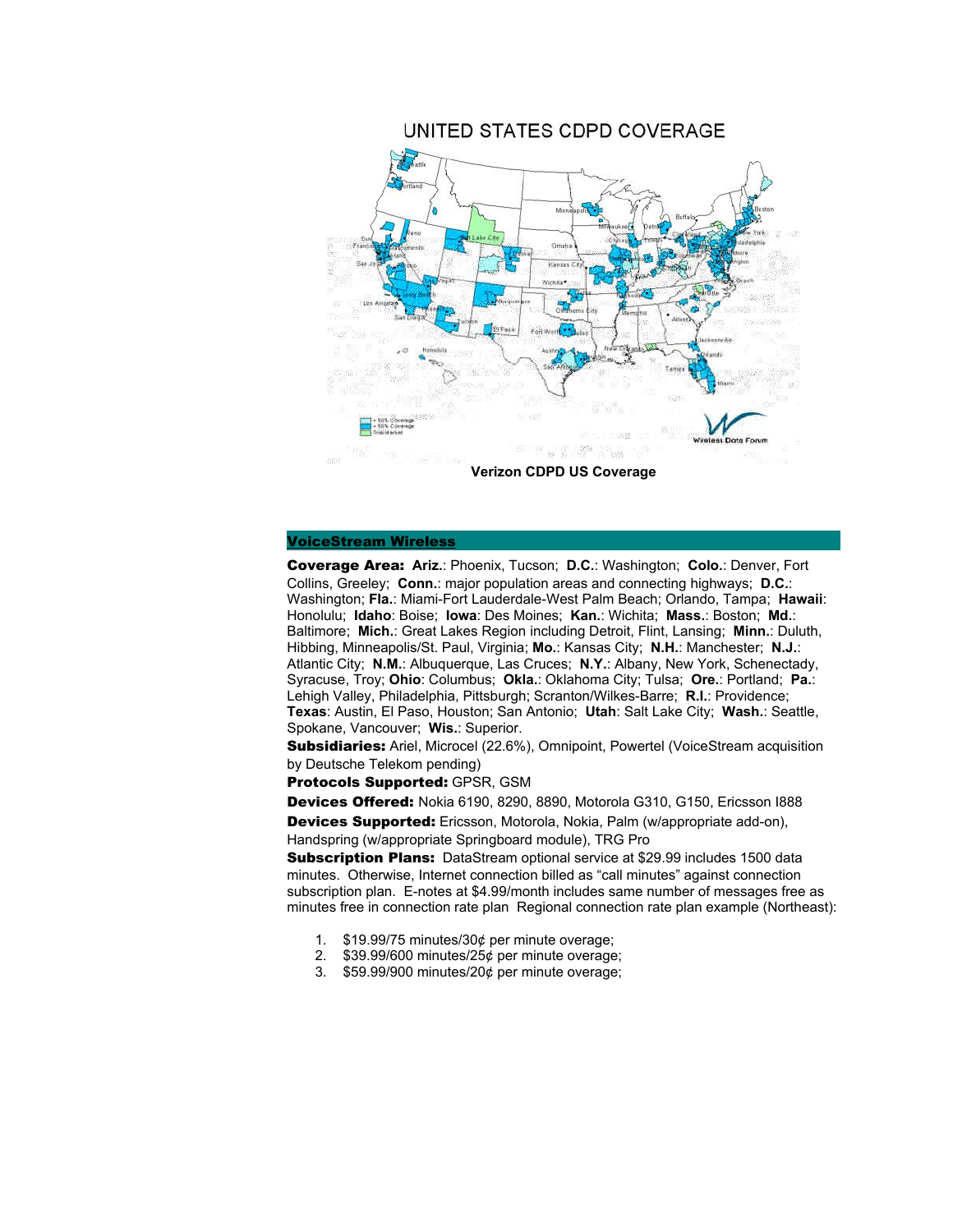

**VoiceStream US Coverage**

### Weblink

Coverage Area: Nationwide

Protocols Supported: ReFLEX

Devices Offered: Motorola Talkabout T900, Pagewriter 2000X, Glenayre AccessLink Devices Supported: Palm (w/appropriate add-on), Handspring (w/appropriate Springboard module), RIM Blackberry, Motorola Pagers, Glenayre Pagers

### Subscription Plans:

- 1. Basic: \$9.95/month for first 125 message @ 100 characters each, Additional messages 8¢ per message
- 2. Unwired Lite: \$14.95/month for first 250 message @ 100 characters each, Additional messages 6¢ per message
- 3. Unwired Supreme: \$19.95/month for first 400 message @ 100 characters each, Additional messages 5¢ per message
- 4. Unwired Extreme: \$29.95/month for first 1000 message @ 100 characters each, Additional messages 5¢ per message

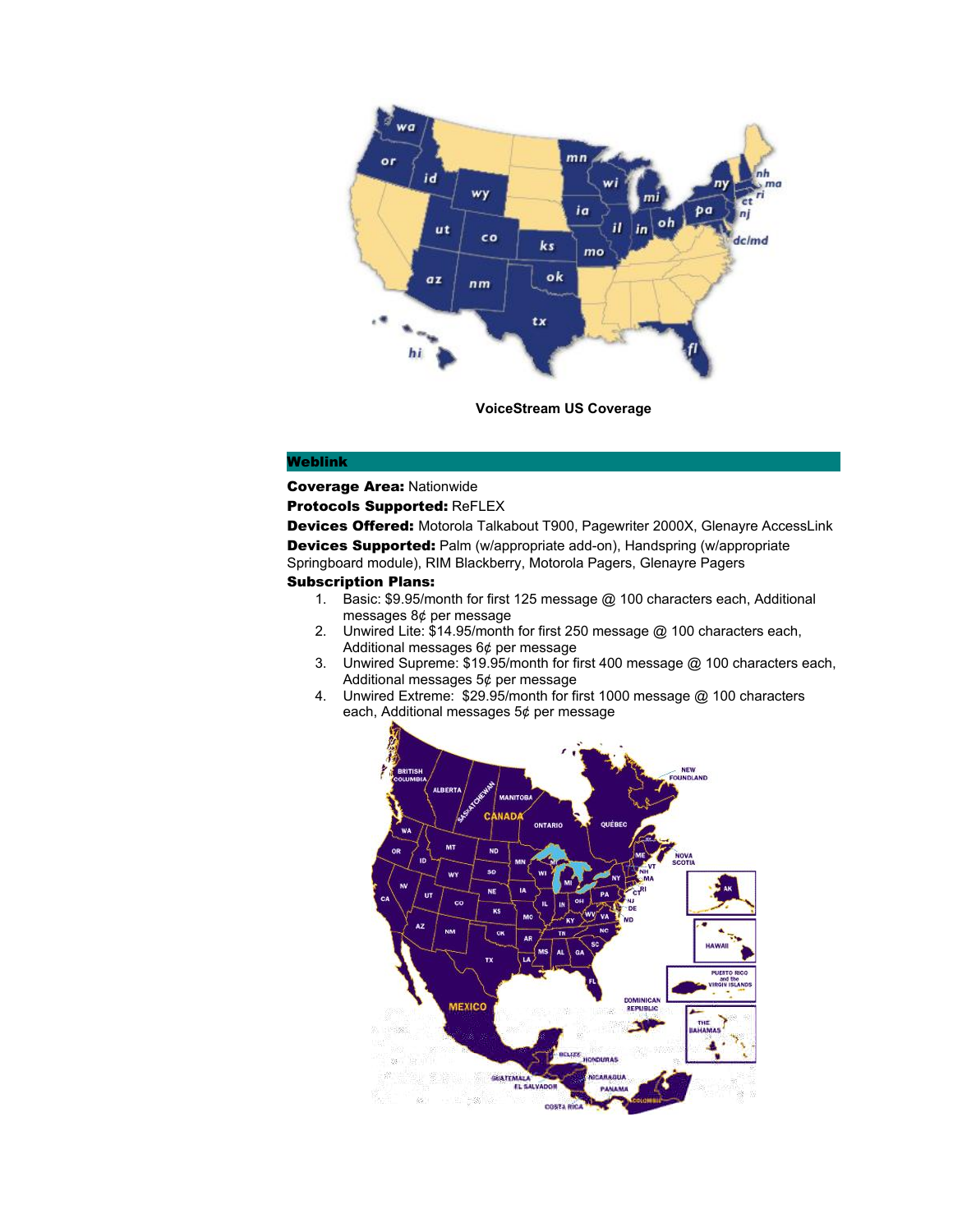## **REGIONAL US WIRELESS NETWORK SERVICE PROVIDERS**

### 3 Rivers Wireless

Coverage Area: **Mont.**: Helena, Great Falls Protocols Supported: *CDMA*

### [Aerial Communications Inc.](http://www.aerial1.com/)

Coverage Area: Affiliate of: Merged with VoiceStream Wireless Protocols Supported: *GSM*

### [Airadigm Communications Inc.](http://www.airadigm.com/brownet3/index.htm)

Coverage Area: **Wis.**: Appleton-Fox Cities, Fond du Lac, Green Bay, Madison, Manitowoc, Oshkosh, Sheboygan Protocols Supported: *GSM*  Note: In Chapter 11 reorganization

### AirGate PCS

Coverage Area: **Ga.**: Augusta, Savannah; **N.C.**: Goldsboro, Greenville, Hickory, Kingston, New Bern, Rocky Mount, Wilson, Outer Banks region; **S.C.**: Anderson, Charleston, Columbia, Florence, Greenville-Spartanburg, Jacksonville, Orangeville, Roanoke Rapids, Spartanburg, Sumter Affiliate of: **Sprint PCS**  Protocols Supported: *CDMA*

### [Alltel](http://www.alltel.com/)

Coverage Area: **Fla.**: Jacksonville Protocols Supported: *CDMA*

### Amica Wireless Phone Service

Coverage Area: **Ill.**: Bloomington, Champaign, Decatur, Springfield Protocols Supported: CDMA

### [Bell Mobility](http://www.bellmobility.ca/)

Coverage Area: **Ontario**: Ottawa, Toronto; **Quebec**: Montreal, Quebec City Protocols Supported: *CDMA*

### **[BellSouth Cellular](http://www.com/bscc)**

Coverage Area: **Fla.**: Tampa Bay Affiliate of: Subsidiary of BellSouth Protocols Supported: *TDMA*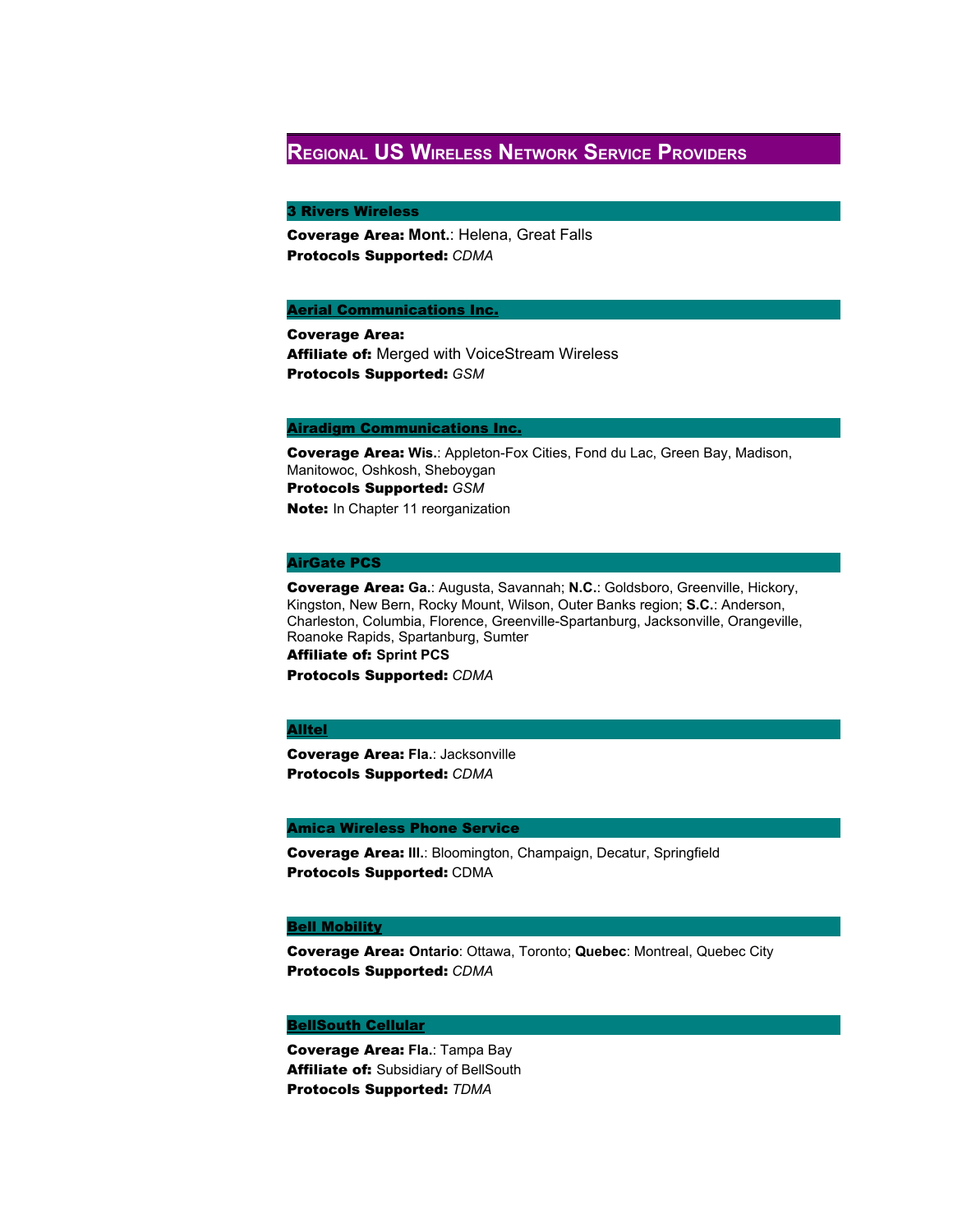### [BellSouth Mobility DCS](http://www.bellsouthdcs.com/)

Coverage Area: **Fla.**: Northwest Florida; **Ga.**: Augusta, Savannah; **N.C.**: Asheville, Burlington, Chapel Hill, Charlotte, Durham, Fayetteville, Hickory, High Point, Gastonia, Greensboro, Raleigh, Wilmington, Winston-Salem; **S.C.**: Anderson, Charleston, Columbia, Florence, Greenville, Myrtle Beach, Spartanburg; **Tenn.**: Bristol, Johnson City, Kingsport, Knoxville Affiliate of: Subsidiary of BellSouth

Protocols Supported: *GSM*

### [Blackfoot Communications](http://www.blackfoot.net/)

Coverage Area: **Mont.**: Billings; **Wash.**: Spokane Protocols Supported: *CDMA*

Cellular South

Coverage Area: **Miss.**: Jackson Protocols Supported: *TDMA*

### [Leap Wireless International](http://www.leapwireless.com/) (Cricket Communications)

Coverage Area: **Tenn.**: Chattanooga, Nashville Protocols Supported: *CDMA*

### [Cincinnati Bell Wireless](http://www.cbwireless.com/)

Coverage Area: **Ky.**: northern; **Ohio**: Cincinnati, Dayton Protocols Supported: *TDMA*

### [Clearnet](http://www.clearnet.com/)

Coverage Area: **Alberta**: Calgary, Edmonton; **British Columbia**: Vancouver, Victoria; **Nova Scotia**: Halifax; **Ontario**: Ottawa, Toronto; **Quebec**: Hull, Montreal, Quebec City Protocols Supported: *CDMA*

### [Comtel PCS Mainstreet Limited Partnership](http://www.amerilinkpcs.com/)

Coverage Area: Unknown Protocols Supported: GSM

### [Conestoga Wireless Co.](http://www.callconestoga.com/)

Coverage Area: Unknown Protocols Supported: GSM

### [Cook Inlet Western Wireless PV/SS PCS LP](http://www.voicestream.com/)

Coverage Area: Unknown Affiliate of: VoiceStream Wireless Protocols Supported: *GSM*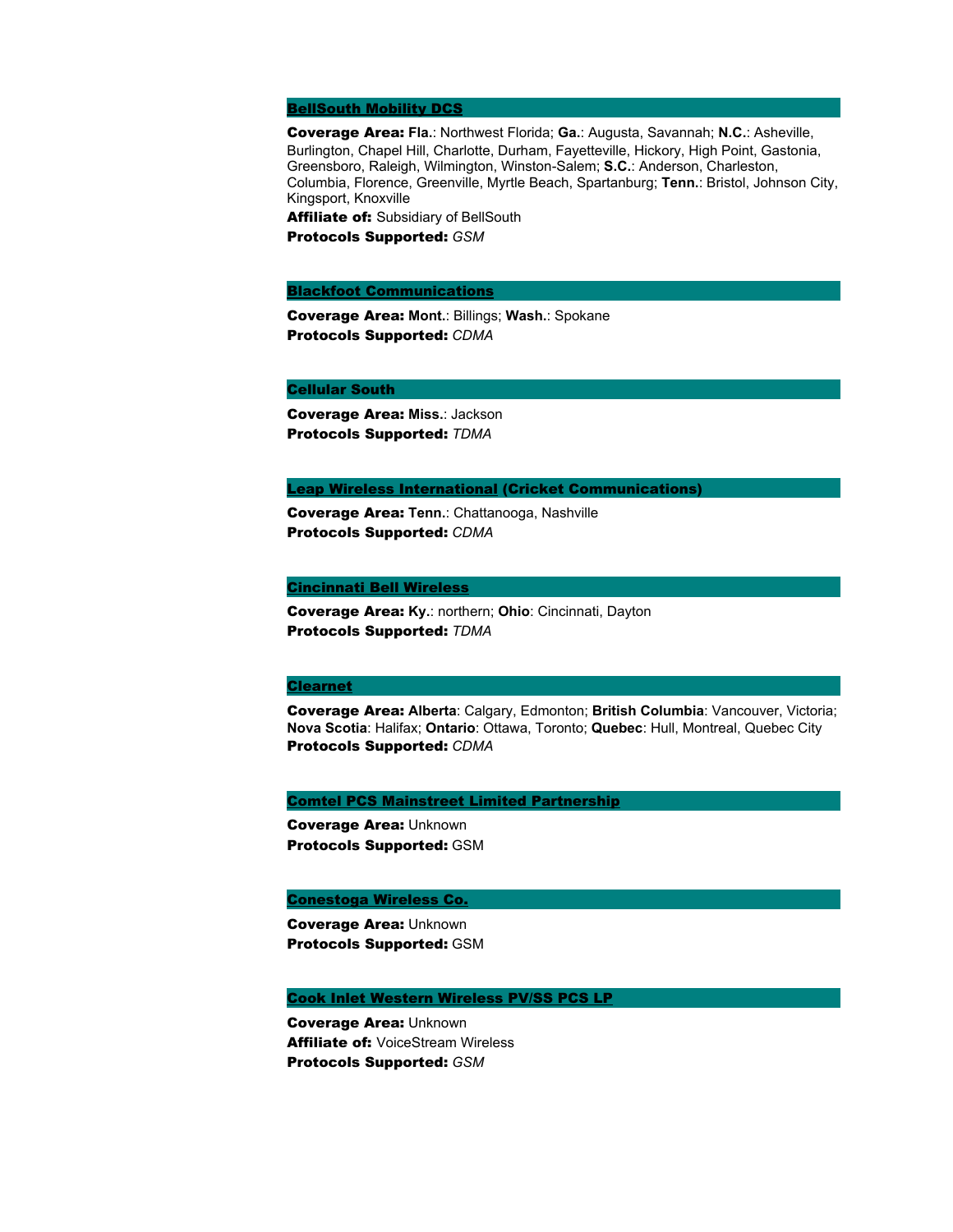### Cross Telephone Company

Coverage Area: Unknown Protocols Supported: GSM

### [DigiPH PCS](http://www.digph.com/)

Coverage Area: **Ala.**: Mobile; **Miss.**: Biloxi, Hattiesburg Protocols Supported: GSM

### Epic Touch Co.

Coverage Area: Unknown Protocols Supported: GSM

### Georgia PCS

Coverage Area: **GA**: Valdosta Affiliate of: **Sprint PCS**  Protocols Supported: *CDMA*

### **[GTE Wireless](http://www.mobilenet.gte.com/)**

Coverage Area: **Ohio**: Cincinnati, Dayton; **Wash.**: Seattle, Spokane Affiliate of: Merged with Ariel, BAM and PowerTel to form Verizon Protocols Supported: *CDMA*

### [High Plains/Midwest LLC](http://www.westlinkcom.com/)

Coverage Area: Unknown Protocols Supported: GSM

### **[Horizon Personal Communications Inc.](http://www.horizonpcs.com/)**

Coverage Area: **Ohio**: Chillicothe Affiliate of: **Sprint PCS**  Protocols Supported: *CDMA*

### Iowa Wireless

Coverage Area: **Iowa**: Cedar Rapids, Iowa City Protocols Supported: *GSM*

### **Message Express**

Coverage Area: Unknown Protocols Supported: GSM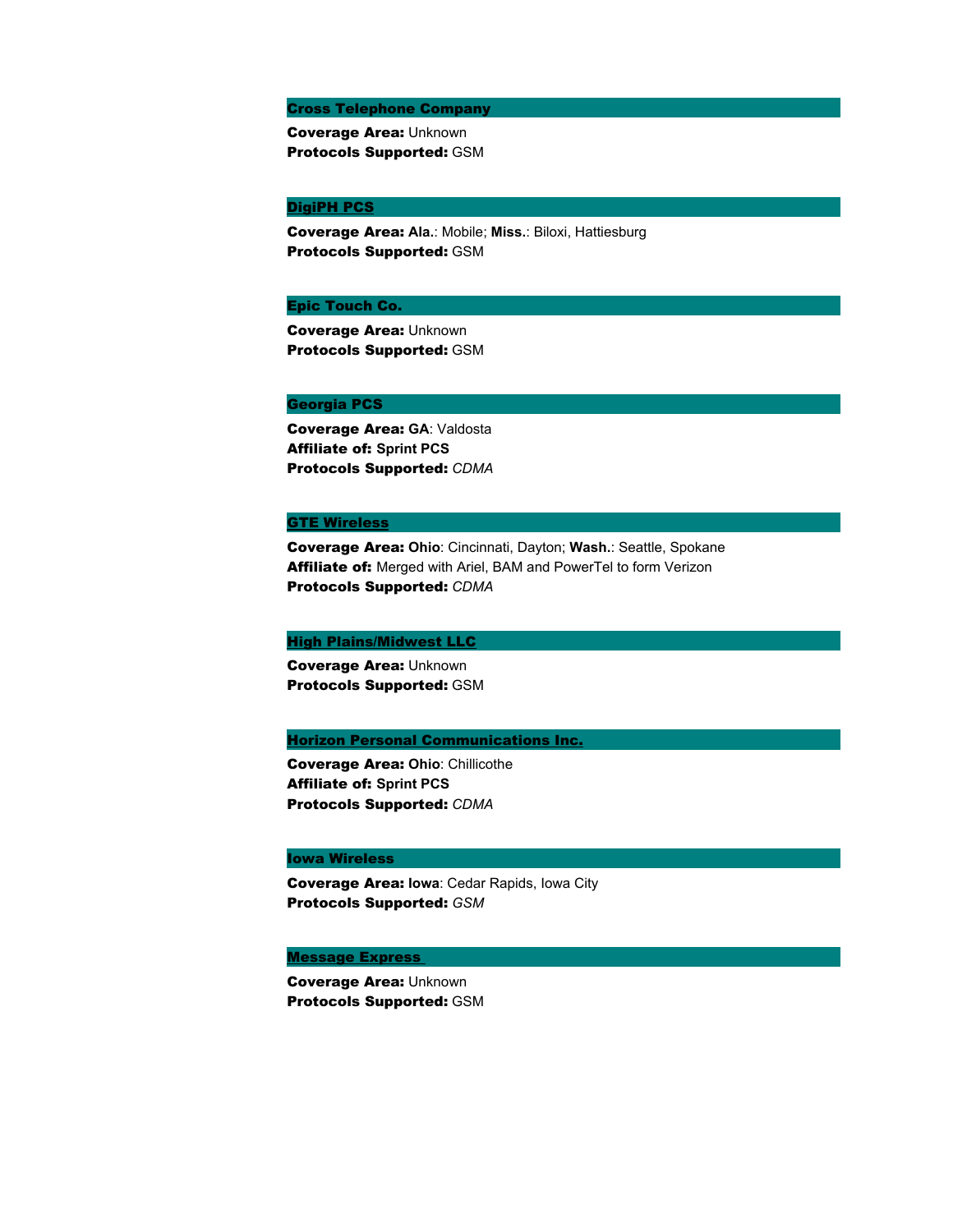### [Microcell Telecommunications Inc.](http://www.fido.ca/engl)

Coverage Area: **Alberta**: Calgary; **British Columbia**: Vancouver, Victoria; **Niagara Region**; **Ontario**: Guelph, Brantford, Cambridge, Kitchener-Waterloo, Ottawa-Hull, Toronto; **Quebec**: Montreal, Quebec City; **Manitoba**: Winnipeg Protocols Supported: *GSM*

### [Nevada Bell Mobile Services](http://www.pacbell.com/products/wireless/pcs/index.html)

Coverage Area: **Nev.**: Las Vegas **Affiliate of: Subsidiary of SBC Communications** Protocols Supported: *GSM*

### [NPI Wireless Inc.](http://www.noverr.com/)

Coverage Area: **Mich.**: Traverse City Protocols Supported: *GSM*

#### NTCH Inc.

Coverage Area: **Colo.**: Grand Junction Protocols Supported: *CDMA*

### [NTELOS](http://www.cfw.com/)

Coverage Area: **Va.**: Charlottesville; **W.Va.**: Charleston, Huntington Protocols Supported: *CDMA*

### **[Omnipoint Communications Inc.](http://www.omnipoint.com/)**

**Coverage Area: Folded into VoiceStream Affiliate of:** Acquired by VoiceStream Wireless Protocols Supported: *GSM*

### [Pacific Bell Wireless](http://www.pacbell.mobile.com/)

Coverage Area: **Calif.**: Bakersfield, Central Valley, Los Angeles, Modesto, Sacramento, San Diego, San Francisco; **Nev.**: Tahoe/Reno Affiliate of: Subsidiary of Qwest Protocols Supported: *GSM*

### [Panhandle Telecommunications System Inc](http://www.ptsi.net/)

Coverage Area: Unknown Protocols Supported: GSM

#### [PCS One Inc.](http://www.pcsone.com/)

Coverage Area: Unknown Protocols Supported: GSM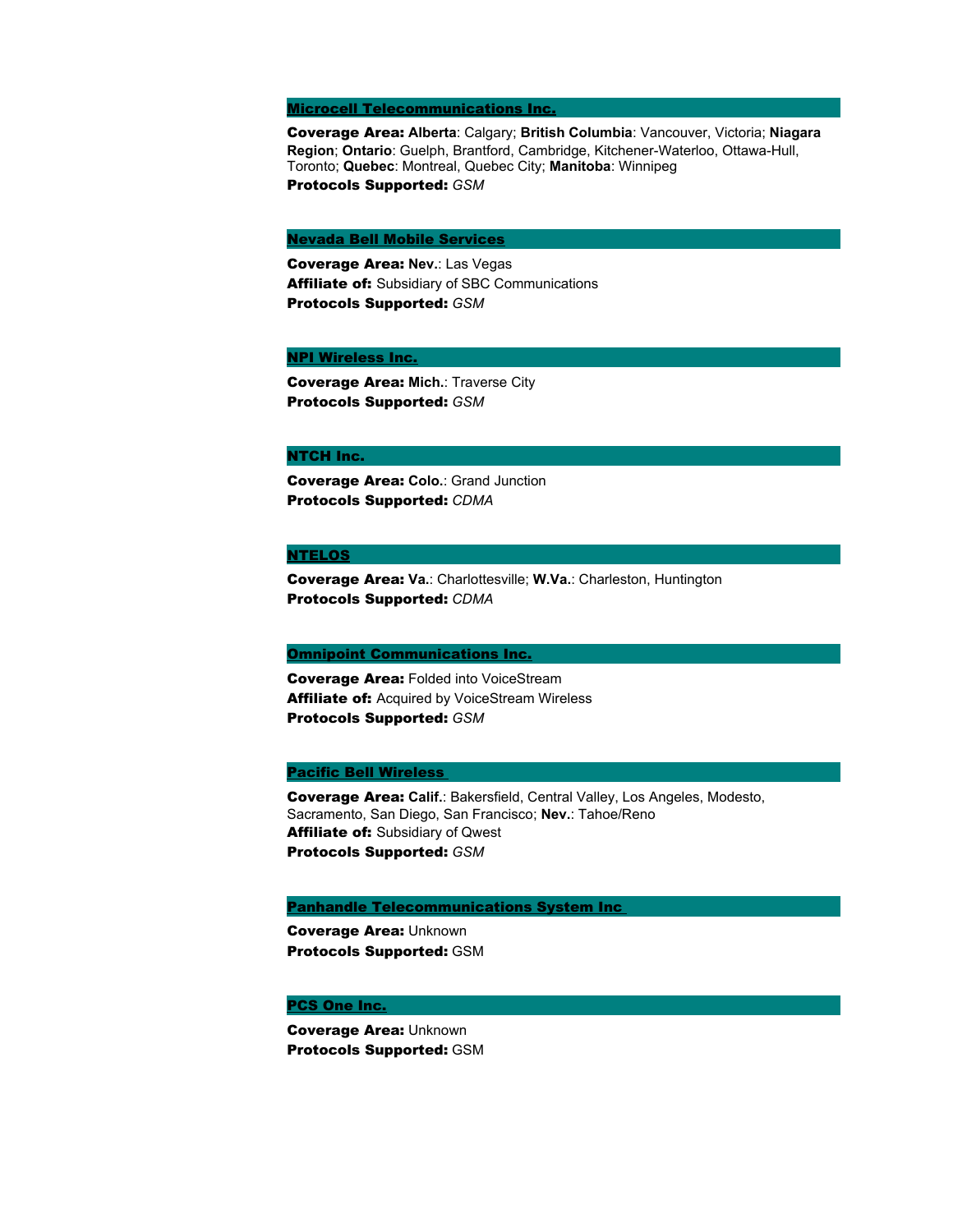Personal Comms Network

Coverage Area: Unknown Protocols Supported: *GSM*

**[Pine Belt Wireless](http://www.pinebelt.net/)** 

Coverage Area: **Ala.:** Camden, Marion, Selma Protocols Supported: *CDMA*

### [PinPoint Wireless](http://www.pnpt.com/)

Coverage Area: Unknown Protocols Supported: *GSM*

### [Powertel Inc.](http://www.powertel.com/)

Coverage Area: **Ala.**: Anniston, Auburn, Birmingham, Dothan, Florence, Gadsden, Huntsville, Lanett, Montgomery, Muscle Shoals, Opelika, Tuscaloosa, Valley; **Fla.**: Gainesville, Jacksonville, Panama City, Tallahassee; **Ga.**: Athens, Atlanta, Augusta, Columbus, Macon, Savannah, Warner Robins, WestPoint; **Ky.**: Bowling Green, Frankfort, Louisville, Lexington; **Miss.**: Jackson, Tupelo; **S.C.**: Aiken; **Tenn.**: Chattanooga, Jackson, Memphis; Nashville **Affiliate of:** Acquisition by VoiceStream pending

Protocols Supported: *GSM*

#### [PrimeCo Personal Communications LP](http://www.primeco.com/)

Coverage Area: Unknown Affiliate of: Subsidiary of Verizon Wireless Protocols Supported: *CDMA*

#### Roseville Communications

Coverage Area: **Calif.**: Citrus, Folsom, Granite Bay, Orangevale, Rocklin, Roseville Protocols Supported: *CDMA*

### [SBC Ameritech](http://ameritech.com/)

Coverage Area: **Ohio**: Cleveland Affiliate of: Subsidiary of SBC Communications Protocols Supported: *CDMA*

### SOL Communications

Coverage Area: **Texas**: south Texas Protocols Supported: *GSM*

### Southeast Telephone Ltd.

Coverage Area: **Ky.**: Pikeville; **W.Va.**: Williamson Protocols Supported: *GSM*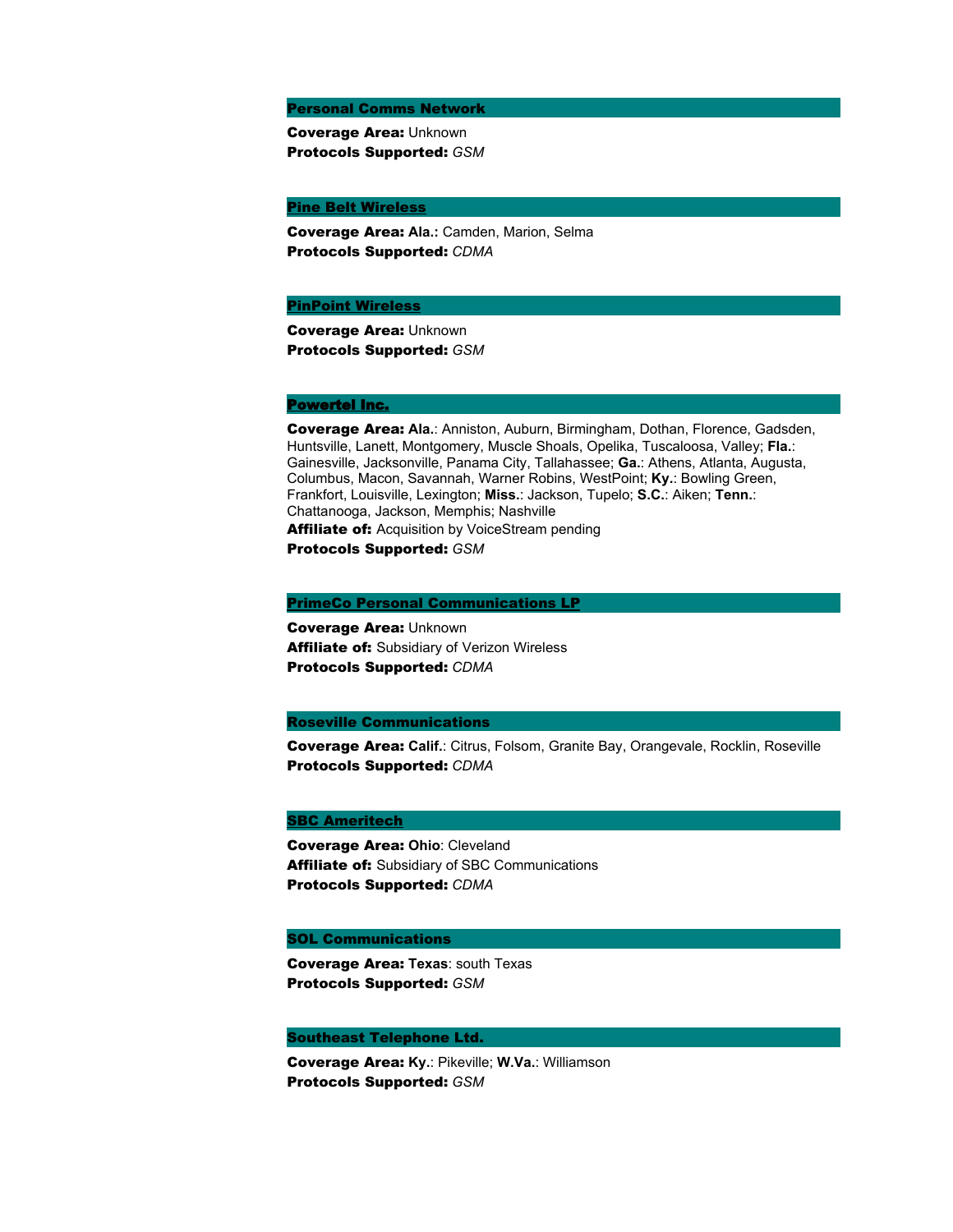South Carolina Phone LLC

Coverage Area: Unknown Protocols Supported: *GSM*

### TeleCorp PCS

Coverage Area: **Ark.**: Fort Smith, Little Rock; **La.**: Houma, Lake Charles, Thibodeaux, New Orleans; **Mass**.: Auburn, Cape Cod, Martha's Vineyard, Nantucket, Worcester; **Miss.**: Oxford; **Mo.**: Columbia/Jefferson City; **N**.**H**.: Concord, Manchester, Nashua; **Puerto Rico**; **Tenn.**: Jackson; **Tx.**: Beaumont

Affiliate of: **[SunCom](http://www.suncom.com/)/AT&T Wireless**

Protocols Supported: *TDMA*

### Third Kentucky Cellular Corp.

Coverage Area: **Ky.**: Corbin, London, Williamsburg Protocols Supported: *GSM*

### Tritel

Coverage Area: **AL.**: Anniston, Auburn, Birmingham, Decatur, Huntsville, Mobile, Montgomery, Opelika, Tuscaloosa; **GA**.: Dalton; **KY**.: Bowling Green, Corbin, Hopkinsville, Lexington, Louisville, Madisonville, Owensboro; **MS.**: Biloxi, Brookhaven, Columbus, Gulfport, Hattiesburg, Jackson, Laurel, McComb, Meridian, Pascagoula, Starkville, Tupelo, Vicksburg; **TN**.: Chattanooga, Clarksville, Cleveland, Cookeville, Knoxville, Nashville

Affiliate of: **AT&T Wireless** Protocols Supported: *TDMA*

### Triton PCS Inc.

Coverage Area: **Ga.**: Athens, Augusta; **N.C.**: Asheville, Fayetteville, Goldsboro-Kinston, Greenville-Washington, Hickory-Lenoir, Jacksonville, New Bern, Rocky Mount, Wilmington, **S.C.**: Anderson, Beaufort, Charleston, Columbia, Florence, Greenville-Spartanburg, Greenwood, Hilton Head, Myrtle Beach, Savannah, Sumter; **Tenn.**: Bristol, Kingsport, Johnson City; **Va.**: Charlottesville, Danville, Fredericksburg, Harrisonburg, Lynchburg, Martinsville, Norfolk-Virginia Beach, Roanoke, Richmond, Staunton, Waynesboro, Winchester

Affiliate of: AT&T Wireless Protocols Supported: *TDMA*

#### US Unwired

Coverage Area: **Ala.**: Anniston**,** Birmingham, Chilton Area Counties, Mobile, Montgomery; **Ariz.**: Hot Springs, Nevada Area Counties; **Ark.**: Little Rock, Hot Springs, Nevada Area Counties; **Fla.**: Jackson Area County, Pensacola; **La.**: Alexandria, Baton Rouge, Houma, Lafayette, Lake Charles, Monroe, Shreveport, Houma/Thibodaux; **Miss.**: Jackson, Meridian, Vicksburg; **Texas**: Beaumont, Longview, Lufkin, Texarkana, Tyler, Nacogdoches

Affiliate of: Sprint PCS

Protocols Supported: *CDMA*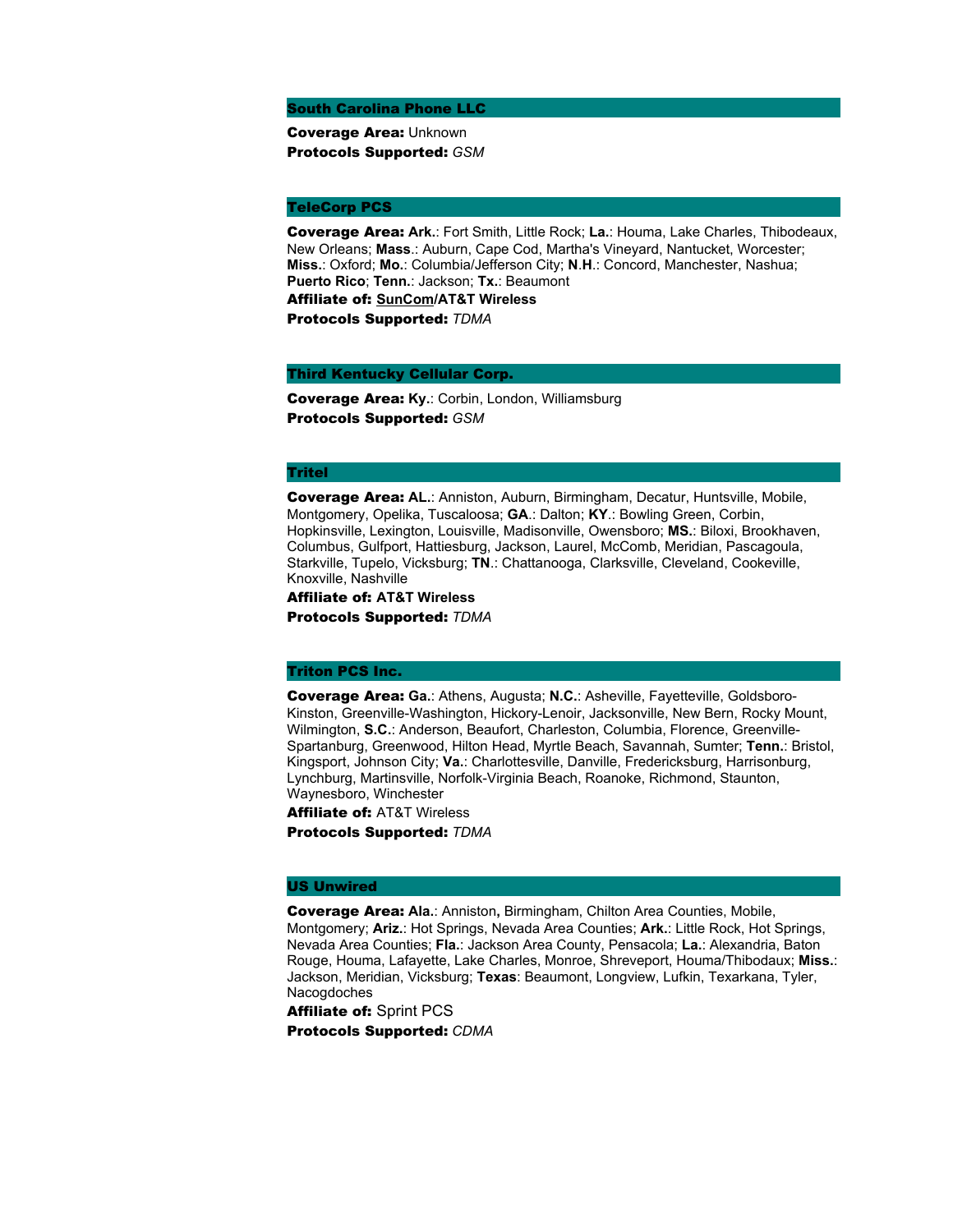Wireless Alliance LLC/Unicel PCS

Coverage Area: **Minn.**: Duluth, Moorhead, Virginia-Hibbing; **N.D.**: Fargo; **Wis.**: Superior Protocols Supported: *GSM*

### WirelessNorth

Coverage Area: **Minn.**: Moorhead; **N.D.**: Fargo, Grand Forks Protocols Supported: *CDMA*

Wireless Telecoms Co.

Coverage Area: Unknown Protocols Supported: *GSM*